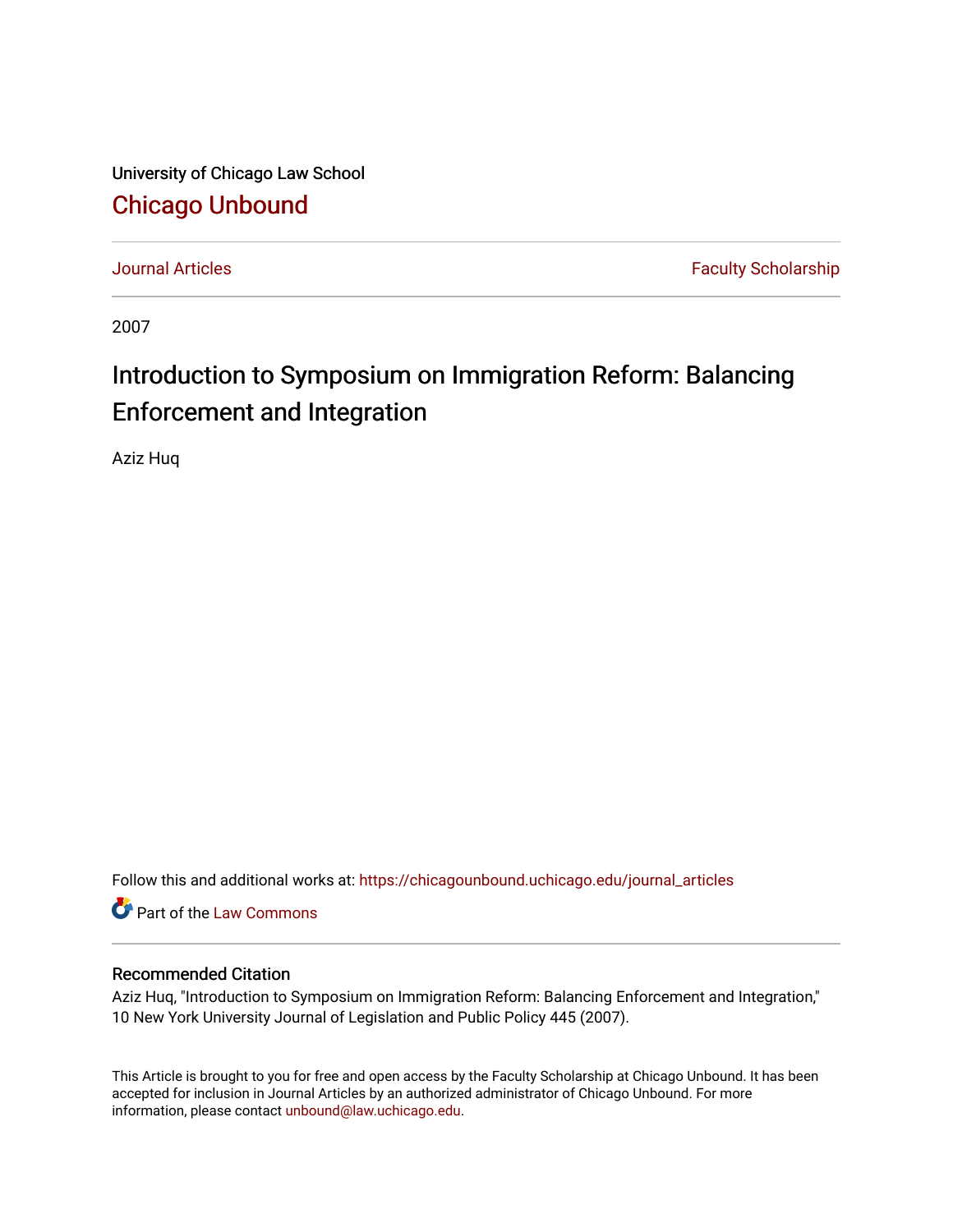## **INTRODUCTION**

## *Aziz Huq\**

The following papers provide divergent perspectives on a concept that is and will likely remain "essentially contested": immigrant assimilation in American society. To be properly termed "essentially contested," a concept must have "a combination of *normativity* and *complexity:* only normative concepts with a certain internal complexity are capable of being essentially contested."' "Immigrant assimilation," the idea explored in this symposium, contains contradictory currents of welcome, of adaptation, of conformity, of inclusion, and of loss. All these ideas have normative strands. Capable of elaboration from any number of distinct and distinctively valued starting points, assimilation holds "contestation at the core, not just at the borders or penumbra."<sup>2</sup> Any clear formulation of "assimilation," as a consequence, is elusive, even perhaps misleading. For "essentially contested concepts **..** are present to us only in the form of contestation about what the ideal really is."<sup>3</sup>

This symposium, therefore, is as much illustration as resolution of how public (and legal) debate on immigration is a site where different normative accounts of "assimilation" and national belonging compete. Since concerns with immigration push kudzu-like into fields as diverse as criminal law, education law, administrative law, and employment law, these other fields of law have also become fraught loci for loud debate on the terms and conditions of national belonging.

The historical case for seeing immigration law as a vehicle for larger normative contestation was most recently made by Mae Ngai. She recounts the passage and history of the 1924 Johnson-Reed Immigration Act and the forty-year regime of quotas that followed, which together marked the end of historically unrestricted migration from

<sup>\*</sup> Director, Liberty and National Security Project, Brennan Center for Justice at New York University School of Law and 2006 Carnegie Scholars Fellow. My colleagues Christopher Muller and Ana Mufioz provided helpful comments.

*<sup>1.</sup> See* Jeremy Waldron, *Is the Rule of Law an Essentially Contested Concept (in Florida)?* 21 LAW & PHIL. 137, 150 n. 27 (2002) (citing W.B. Gallie, *Essentially Contested Concepts,* 56 **PROCEEDINGS** OF THE **ARISTOTELIAN** SOC. 167 (1955-56)).

*<sup>2.</sup> See* Waldron, *supra* note **1,** at 149.

*<sup>3.</sup> Id.* at 151.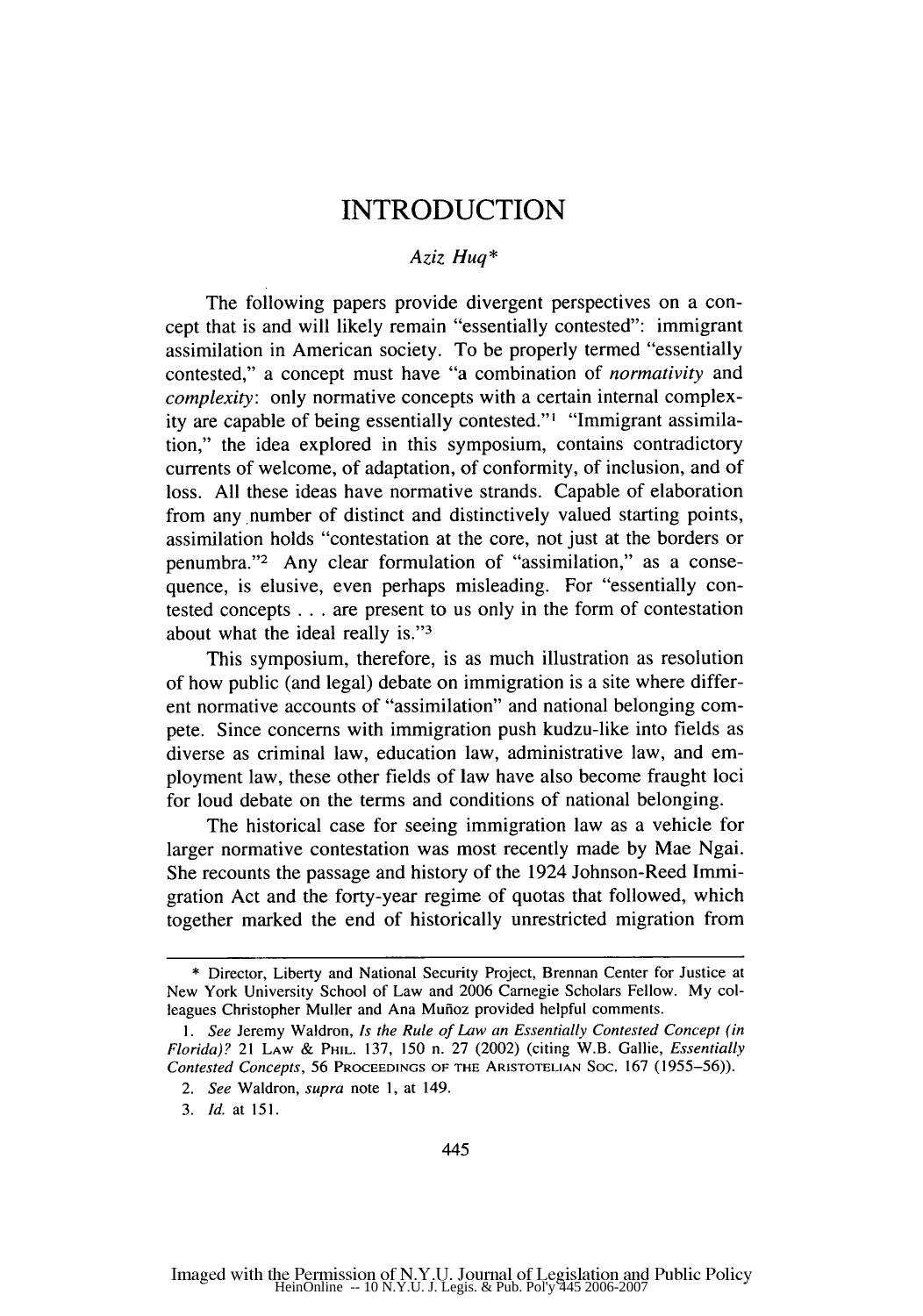Europe.<sup>4</sup> Ngai marshals considerable evidence for the proposition that "the line between alien and citizen is soft" and "illegal alienage is not a natural or a fixed condition but the product of positive law; it is contingent and at times unstable."'5 Opening her narrative, she shows how the 1924 federal legislation emerged at the confluence of "scientific" racialism, foreign policy imperatives, and "contemporary prejudices among white Protestant Americans from northern European backgrounds and their desire to maintain political and social dominance."<sup>6</sup>

Not that the confluence of race politics and immigration is unique to an American context. As Saskia Sassen has argued persuasively, migration policies in Europe since the turn of the twentieth century have also been marked by a "dynamic of racialization"? all too visible again today in debates there about women veiling and the integration of Muslim minorities. <sup>8</sup>

Past is also prologue. Today's immigration debates coalesce in part around heated and seemingly interminable debates about matters of relatively straightforward fact. But beneath these factual debates about wage competition, remittances, and crime, one catches glimpses of broader social anxieties.

Consider the straightforward question whether net immigration to the United States benefits U.S. citizens purely in terms of wages. Easy to formulate as an empirical inquiry, the question yields widely varying responses about whether migration depresses or elevates wages within the citizen population.<sup>9</sup>

Widening the lens, there are even more nettlesome questions about the exact economic consequences on sending states of immigration to the United States. While gains in remittances are celebrated by some,10 the drain on trained professionals in sending states is deplored

<sup>4.</sup> *See generally* MAE M. NGAI, IMPOSSIBLE **SUBJECTS: ILLEGAL ALIENS AND** THE **MAKING** OF MODERN AMERICA (2004).

*<sup>5.</sup> Id.* at 6.

*<sup>6.</sup> Id.* at 23. For a summary of this argument, and a reflection on its relevance to the contemporary context, see Mae M. Ngai, *The Lost Immigration Debate*, Boston REV., Sept.-Oct. 2006, *available at* http://bostonreview.net/BR31.5/ngai.html.

<sup>7.</sup> **SASKIA SASSEN, GUESTS AND ALIENS** xvi, 77-96 (1999).

*<sup>8.</sup> See generally* Aziz Huq, *Faith is not Destiny; Three Inquiries into Jihadism* and Its Sources, 23 WORLD POL. J. 99 (2006) (reviewing three recent books discussing Jihadism and the integration of Muslim minorities).

<sup>9.</sup> For a sample of this debate, see **MICHELE** WUCKER, **LOCKOUT:** WHY AMERICA KEEPS GETTING IMMIGRATION WRONG **WHEN** OUR PROSPERITY **DEPENDS ON** GETTING IT **RIGHT** 96-97 (2006).

<sup>10.</sup> **TRANSNATIONAL INST.** FOR GRASSROOTS RESEARCH **AND** ACTION, MONEY DOWN THE WIRE: TRANSNATIONAL **ORGANIZING ON** REMITrANCES **1** (2006) ("Love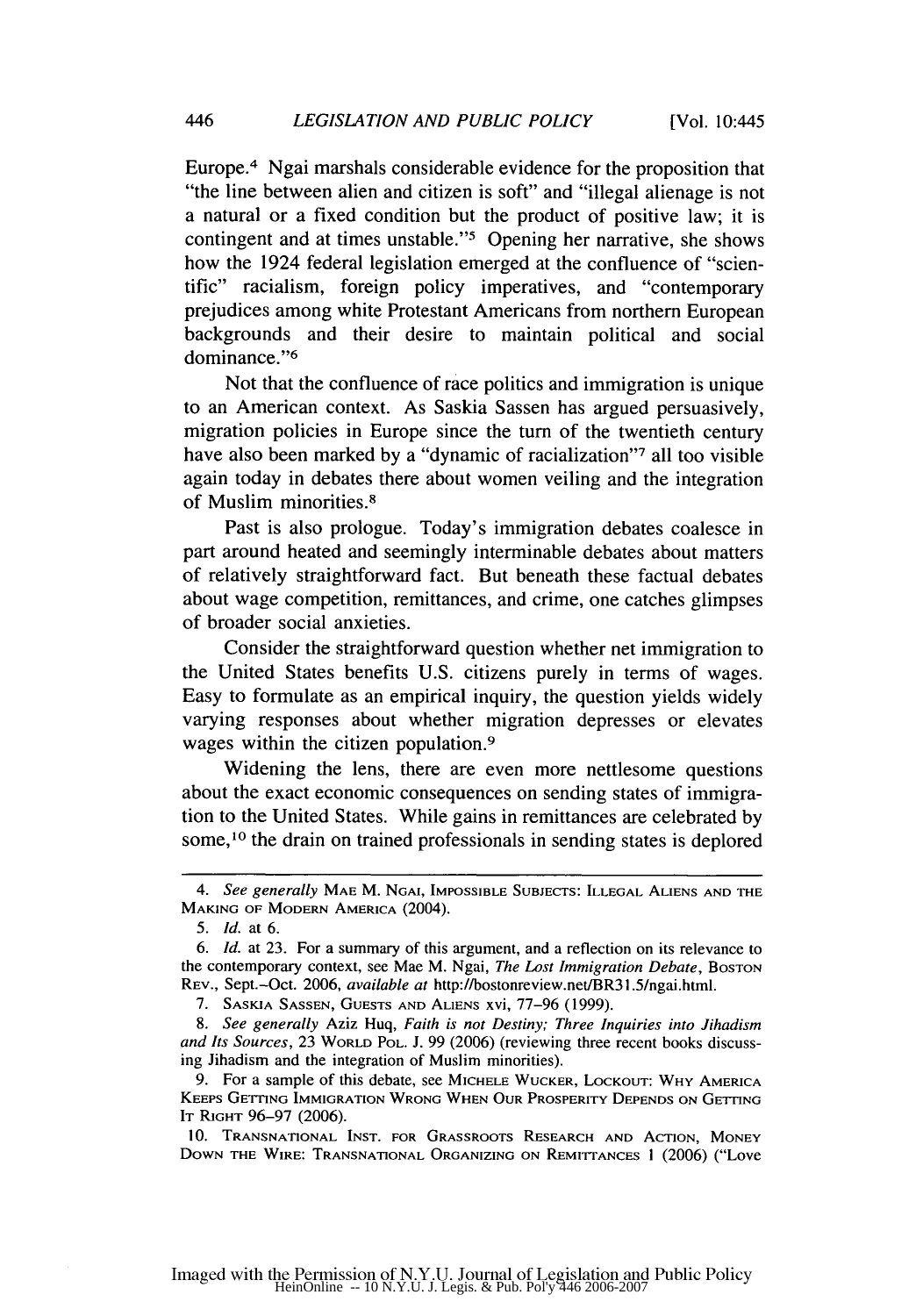by others.II These debates seem fraught beyond what factual dispute would warrant. They hint at larger uncertainty about economic security.

Immigration debates furthermore must be set against what Jonathan Simon calls "technologies of exile"—which includes not only deportation, but also mass incarceration and a rise in gated communities, employee dismissals, and even school suspensions.12 Such policies play to public self-identification as victims, and to politicians' ability to assuage fear though punitive control mechanisms. 13 Public fears regarding immigration and crime have long coalesced around well-known criminal gangs reputedly composed in large part of recent immigrants. 14 A recent study of Chicago's racial and ethnic disparities, however, suggested that a significant immigrant presence in a neighborhood yields lower odds of violence. 15 The same data set also suggests that certain second-generation immigrants have higher rates of criminal activity.16

Yet empirical data are unlikely to settle a debate so long so anchored in the larger conception of the public as collective victim. Factual resolution thus attends elusive normative agreement. Given the complexity of most empirical inquiries into migration's consequences, therefore, each side in the debate has some incentive to assail factual conclusions favoring the other side, generating rolling disputes that look empirical but that are in fact normative. It thus seems feasible to hypothesize that such debates, or ones like them, will persist as facts continue to be pressed into the service of normative agendas.

13. *See id.* at 109.

14. *See, e.g.,* Laurel R. Boatright, *'Clear Eye for the State Guy': Clarifying Authority and Trusting Federalism to Increase Nonfederal Assistance with Immigration Enforcement, 84 TEX. L. REV. 1633, 1646-48 (2006)* (arguing that enlisting state and local law enforcement agencies to aid immigration enforcement would also reduce **crime).**

15. Robert J. Sampson et al, *Social Anatomy of Racial and Ethnic Disparities in Violence,* 95 AM. J. PuB. HEALTH 224, 230 (2005).

16. Eyal Press, *Do Immigrants Make Us Safer?,* N.Y. TIMES MAGAZINE, Dec. 3, 2006, at 23-24.

for family and community are now also globalized, and find expression through remittances.").

*<sup>11.</sup> See* Fitzhugh Mullan, *Quantifying the Brain Drain: International Medical* Graduates in the United States, the *United Kingdom, Canada and Australia* (Feb. 4, 2005), available at http://www.academyhealth.org/nhpc/foreignpolicy/mullan.pdf (quantifying the magnitude and origin of international medical graduates to the workforce of the four named recipient countries and the corresponding "brain drain" on the sending countries).

<sup>12.</sup> **JONATHAN SIMON, GOVERNING** THROUGH CRIME: How **THE** WAR **ON** CRIME TRANSFORMED **AMERICAN** DEMOCRACY **AND** CREATED **A CULTURE** OF FEAR 172-73 (2007).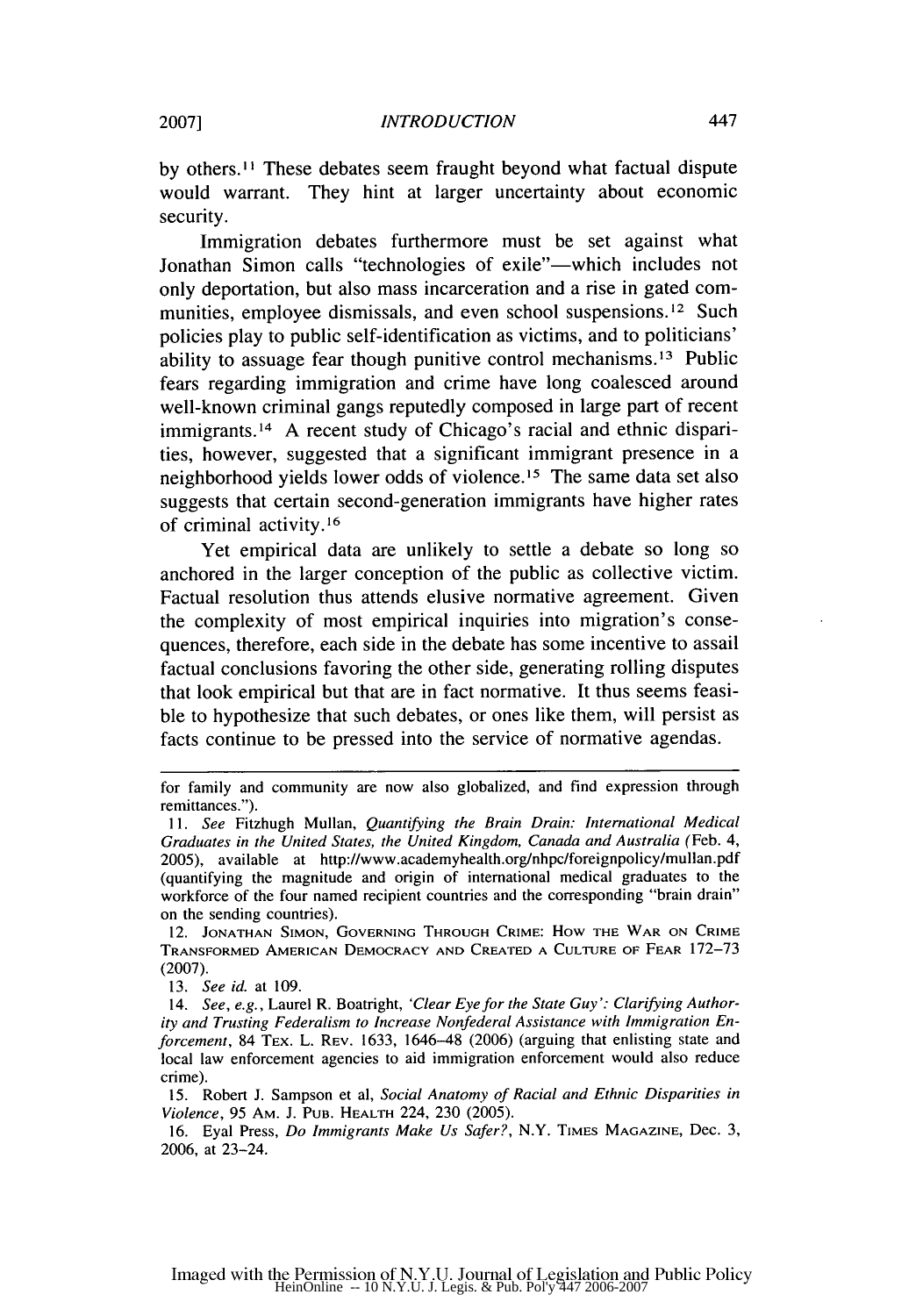Immigration also taps into larger concerns about the bounds of the liberal polity. For example, a normative issue largely unaddressed by this symposium is the link between ideas of immigration assimilation and notions of political community, an idea that Bonnie Honig carefully explores. Starting from the observation that migrants are held up as models of industry and Horatio Alger-esque material achievement, Honig observed that immigrant *political* activity, by contrast, has been historically regarded with suspicion or worse.<sup>17</sup> This tension between material and political mobilization, Honig argues "comes right out of America's fundamental liberal commitments, which map a normatively and (still) materially privileged national citizenship onto an idealized trajectory to membership."<sup>18</sup> The "problems" with foreigners, in short, are a mirror of American liberal thinkers' own anxieties about the relation between political apathy and *pleonexia.*

All these liberal anxieties now are deepened and complicated by "the American ideology of a republic simultaneously exceptional and universal; unique in the good fortune of its institutions and endowments, and exemplary in the power of its radiation and attraction."<sup>19</sup> For obvious reasons, the terrorist attacks of September 11, 2001, intensified anxieties about immigration, provoking, not for the first time, "a terrible moral crisis **..** threatening the nation" via vectors of migrating bodies.20 At the same time, the attacks' genealogy is impossible to disentangle from past projections of American power and ideology, 21 or the subsequent fact of America's manifestly (if not successful) imperial presence in far-flung pockets of the globe. In almost literal ways, "the bodies of the historically produced minorities **. . .** allow[ed] fears of the global to be embodied within  $[them] \dots$  when

<sup>17.</sup> Bonnie Honig, *How Foreignness "Solves" Democracy's Problems,* 16 Soc. TEXT 1, **1-3** (1998).

<sup>18.</sup> *Id. at* 16.

<sup>19.</sup> Perry Anderson, *Internationalism: A Breviary,* NEW LEFT REV., March-April 2002, at 23.

<sup>20.</sup> JAMES A. MORONE, **HELLFIRE NATION:** THE **POLITICS** OF **SIN IN AMERICAN** His-TORY 191-195 (2003) (describing nativist reactions to inflows of Irish and German immigrants from the 1820s through the 1840s).

<sup>21.</sup> By far and away, the best and most precise articulations of this history are LAWRENCE WRIGHT, THE LOOMING TOWER: **AL-QAEDA AND** THE ROAD TO 9/11 (2006), and FAWAZ **GERGES,** THE FAR **ENEMY:** WHY **JIHAD** WENT GLOBAL (2005). Transcending facile and misleading notions of "blowback," both Wright and Gerges show in considerable detail the interaction between American aid to the Afghan mujahideen, American troop's introduction into Saudi Arabia in anticipation of the First Gulf War, and the personal narratives of **Al** Qaeda leaders.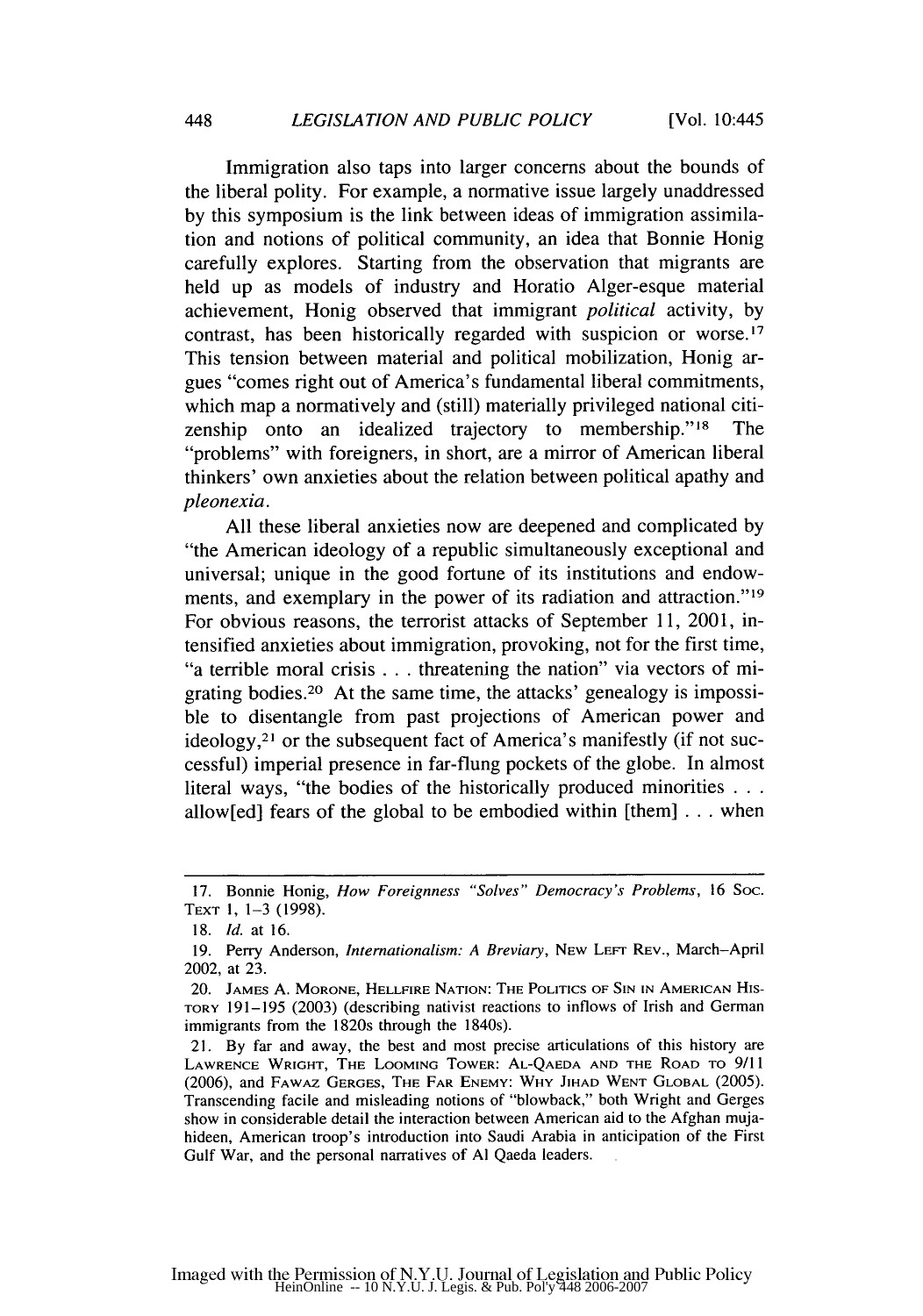specific situations became overcharged with anxiety."<sup>22</sup> Most clearly, this manifested as a post-September 11 th wave of hate crimes against individuals perceived as alien.<sup>23</sup> Less obviously, September 11th accelerated the overlap between criminal and immigration regulatory regimes. <sup>24</sup>

If ideas about assimilation or the optimal regulation of immigration cannot be untangled from normative concerns about fear, crime, and security (economic and national), we might be especially suspect of claims that immigration law embodies a set of immutable "American" values, or that traditions of immigration necessarily warrant special respect. Values change. Tradition is what we make of it.<sup>25</sup> It is precisely the burden of immigration law to *house* the conflicting strands of American debates on who belongs, and how they belong, in this specific society. The content of immigration law and the brute fact of its legality are only beginnings of a discussion, not closing gestures. And historical accounts of American openness, or of an exceptional American character, are of limited use in understanding the direction and account of contemporary debates.

Essentially contested concepts such as immigration assimilation, in short, precipitate into fierce factual and legal doctrinal disputes that are illuminated periodically by the subterranean normative fissures at stake. In the teeth of such complexity, no journal symposium, even one bringing to bear the large disciplinary toolkit of the legal academy or the manifold talents of the participants assembled here by the *Journal of Legislation and Public Policy,* could do justice to the irresolvable complexity of this debate. Nor could it, by definition, settle that debate.

The following essays focus on one aspect of the debate: how the project of "governmentalization" occurs in schools, prisons, court-

<sup>22.</sup> **ARIUN APPADURAI,** FEAR OF **SMALL NUMBERS: AN** ESSAY **ON** THE GEOGRAPHY OF **ANGER** 47 (2006).

<sup>23.</sup> **HUMAN** RIGHTS WATCH, "WE ARE NOT THE ENEMY": **HATE** CRIMES **AGAINST** ARABS, **MUSLIMS, AND THOSE** PERCEIVED TO BE ARAB OR **MUSLIM** AFTER SEPTEMBER **11,** 3-5 (2002), *available* at http://hrw.org/reports/2002/usahate/usal 102. pdf.

<sup>24.</sup> *See, e.g.,* Daniel Kanstroom, *Criminalizing the Undocumented: Ironic Boundaries of the Post-September 11h 'Pale of Law',* 29 N.C. J. **INT'L** L. & COM. REG. 639, 641 (2004) (describing how "[tihe citizen/non-citizen and criminal/civil lines have been used on a massive, indeed unprecedented scale" since 9/11); *accord* Teresa A. Miller, *Blurring the Boundaries Between Immigration and Crime Control After September* **I1h,** 25 B.C. THIRD WORLD L.J. 81, 83-95 (2005) (charting pre-9/l **I** and then post-9/l 1 changes in the interaction between criminal and immigration regulations). 25. Raymond Williams remarked that tradition is "an active and continuous selection and reselection, which even at its latest point in time is always a set of specific choices." RAYMOND WILLIAMS, **CULTURE AND** MATERIALISM 16 (2005).